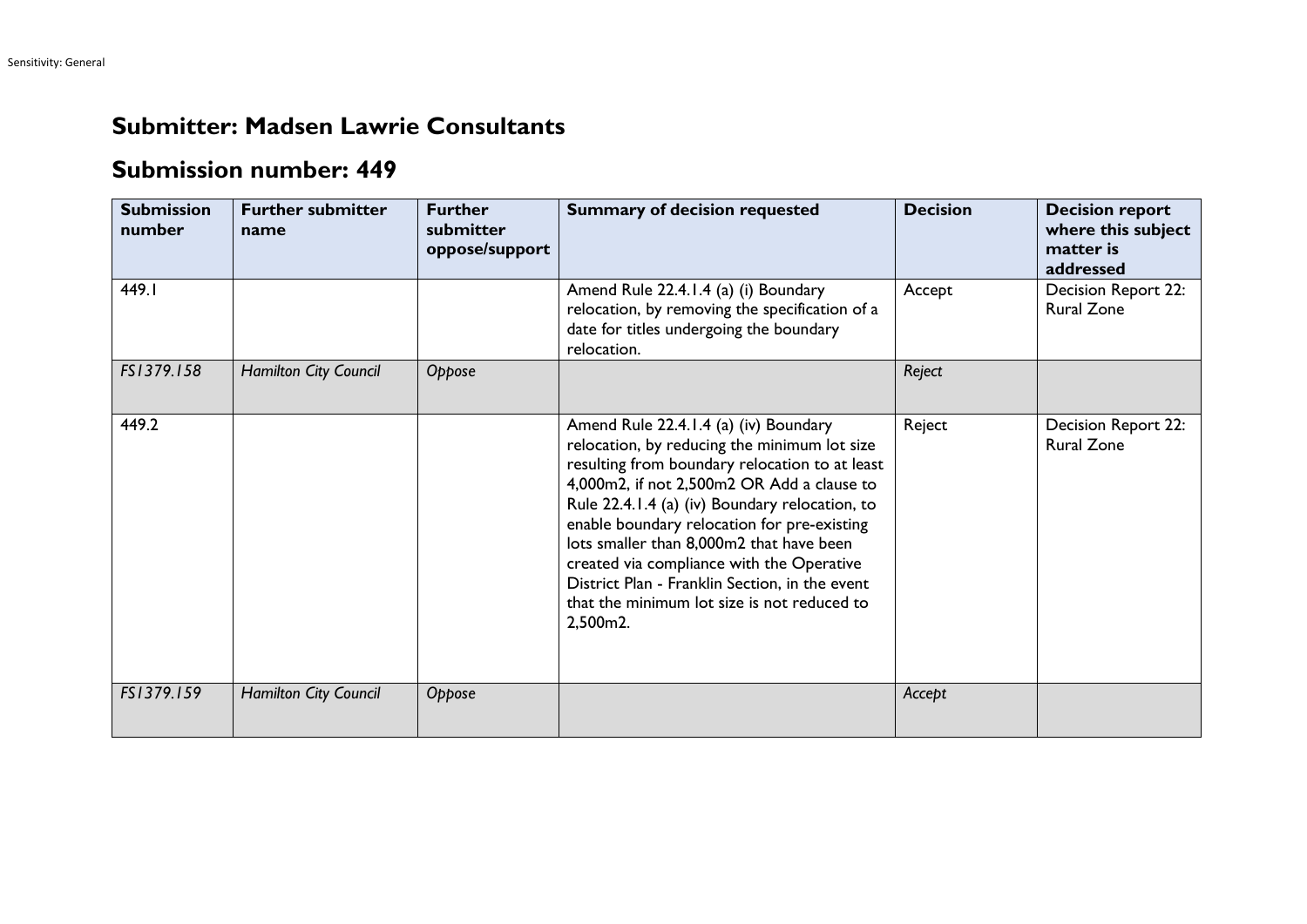| <b>Submission</b><br>number | <b>Further submitter</b><br>name | <b>Further</b><br>submitter<br>oppose/support | <b>Summary of decision requested</b>                                                                                                                                                                                                                   | <b>Decision</b> | <b>Decision report</b><br>where this subject<br>matter is<br>addressed |
|-----------------------------|----------------------------------|-----------------------------------------------|--------------------------------------------------------------------------------------------------------------------------------------------------------------------------------------------------------------------------------------------------------|-----------------|------------------------------------------------------------------------|
| 449.3                       |                                  |                                               | Retain the areas to be legally protected and<br>the maximum number of new records of title<br>in Rule 22.4.1.6 RD1 (a) (i) Conservation lot<br>subdivision.                                                                                            | Reject          | Decision Report 22:<br><b>Rural Zone</b>                               |
| 449.4                       |                                  |                                               | Amend the Proposed District Plan to clarify<br>and further describe a 'contiguous area', as<br>contained in Rule 22.4.1.6 (a)(i)Conservation<br>lot subdivision.                                                                                       | Reject          | <b>Decision Report 22:</b><br><b>Rural Zone</b>                        |
| 449.5                       |                                  |                                               | Add a new clause to Rule 22.4.1.1 PR3 (c)<br>Prohibited Subdivision, by adding the<br>following: (c) A transferable title subdivision<br>in the former Franklin District on a parent<br>Certificate of Title that existed prior to 6<br>December 1997. | Reject          | Decision Report 22:<br><b>Rural Zone</b>                               |
| FS1308.46                   | The Surveying Company            | Oppose                                        |                                                                                                                                                                                                                                                        | Accept          |                                                                        |
| 449.6                       |                                  |                                               | Amend Rule 22.4.1.2 (a) (i) General<br>subdivision, by bringing the issue of title date<br>up to match the operative date of the<br>Proposed Plan.                                                                                                     | Accept in part  | <b>Decision Report 22:</b><br><b>Rural Zone</b>                        |
| FS1379.160                  | Hamilton City Council            | Oppose                                        |                                                                                                                                                                                                                                                        | Accept in part  |                                                                        |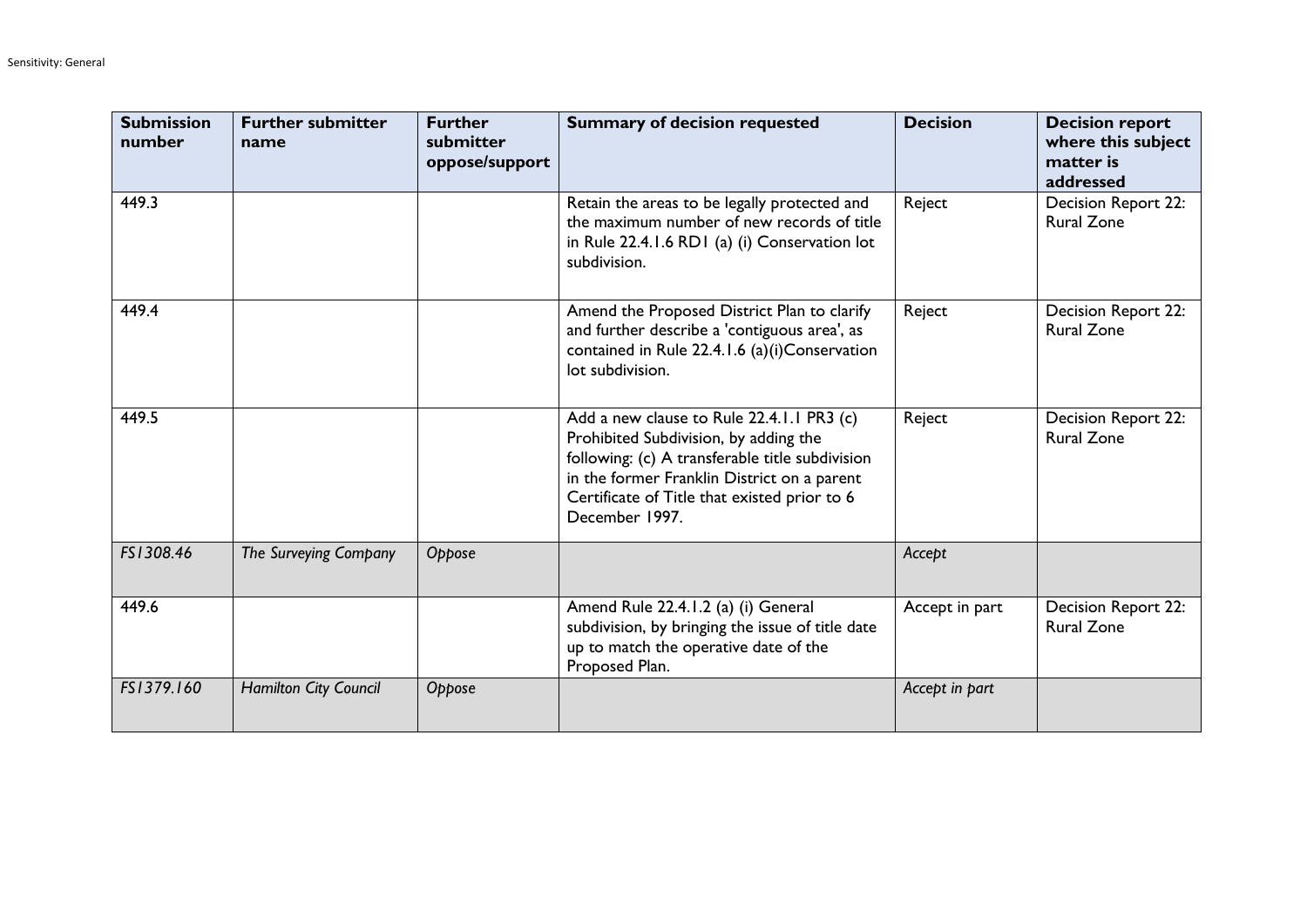| <b>Submission</b><br>number | <b>Further submitter</b><br>name    | <b>Further</b><br>submitter<br>oppose/support | <b>Summary of decision requested</b>                                                                                                                                                                                             | <b>Decision</b> | <b>Decision report</b><br>where this subject<br>matter is<br>addressed |
|-----------------------------|-------------------------------------|-----------------------------------------------|----------------------------------------------------------------------------------------------------------------------------------------------------------------------------------------------------------------------------------|-----------------|------------------------------------------------------------------------|
| 449.7                       |                                     |                                               | Retain the minimum size for subdivision<br>entitlement of 20ha in Rule 22.4.1.2 (a) (ii)<br>General subdivision.                                                                                                                 | Accept in part  | Decision Report 22:<br><b>Rural Zone</b>                               |
| FS1379.161                  | Hamilton City Council               | Oppose                                        |                                                                                                                                                                                                                                  | Accept in part  |                                                                        |
| 449.8                       |                                     |                                               | Amend Rule 22.4.1.2 (a) (iii) General<br>subdivision, as follows: The proposed<br>subdivision must create no more than one<br>additional lot, excluding an access allotment,<br>for every compliant parent certificate of title. | Accept in part  | Decision Report 22:<br><b>Rural Zone</b>                               |
| FS1388.316                  | Mercury NZ Limited for<br>Mercury E | Oppose                                        |                                                                                                                                                                                                                                  | Accept in part  |                                                                        |
| 449.9                       |                                     |                                               | Amend Rule 22.4.1.2 (a) (iv) General<br>subdivision, by reducing the minimum lot size<br>to 4,000m2.                                                                                                                             | Reject          | <b>Decision Report 22:</b><br><b>Rural Zone</b>                        |
| FS1388.317                  | Mercury NZ Limited for<br>Mercury E | Oppose                                        |                                                                                                                                                                                                                                  | Accept          |                                                                        |
| 449.10                      |                                     |                                               | Amend Rule 22.4.1.6 (a) (vi) Conservation lot<br>subdivision by reducing the lot size<br>requirement to 2,500m2, or 4,000m2.                                                                                                     | Reject          | <b>Decision Report 22:</b><br><b>Rural Zone</b>                        |